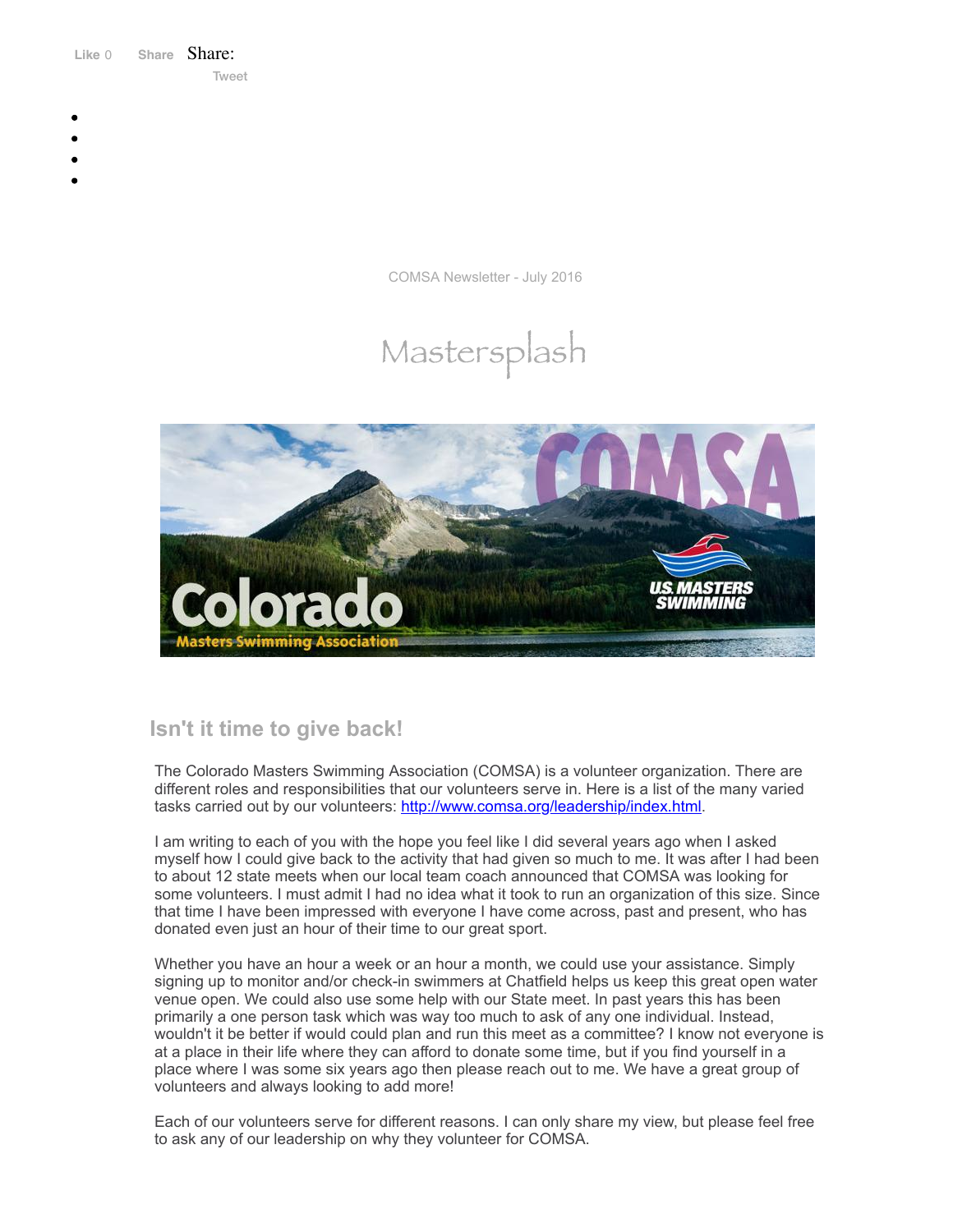Brian Hoyt COMSA Chair bkhoyt@gmail.com

**YourSwimLog.com**

Looking to spice up your workouts over the summer? Here 15 different swim practices from top swimmers like Michael Phelps, Ryan Lochte and more. Whether you are a distance swimmer or a short twitch sprinter there is a little something for everyone. View them by clicking here: <http://www.yourswimlog.com/swimming-workouts/>

## **Opposites Day**

**Flip your focus to break out of your training rut**

Performance improvement comes when you continually add challenges as you increase your fitness and expertise. This process of escalation is called progressive adaptation . Once your mind and body adapts to a certain workload, you become stagnant if you don't progressively force yourself to strive beyond your current level.

*Full Article on [USMS.Org](http://www.usms.org/articles/articledisplay.php?aid=3245)*

### **CMS Apparel**

Colorado Masters apparel is now available through the Swim Team Store website. Long and short sleeve tee shirts and hoodies are available in black or white. Shorts and swim suits are in black only. Colors are all shown in black, the white choice is available once item is clicked on. All items have the Colorado Masters Swimming logo from this year as seen above. Purchase your apparel now and have items shipped directly to you.



[http://www.thelifeguardstore.com/lgsteams/productcart/pc/viewCategories.asp?](http://www.thelifeguardstore.com/lgsteams/productcart/pc/viewCategories.asp?idCategory=2980&idAffiliate=677) idCategory=2980&idAffiliate=677Â

username: colorado password: masters

### **[Register Now](http://comsa.org/joining/index.html)**

**[Clubs and Workout Groups](http://comsa.org/clubs/index.html)**

### **[More About Us](http://comsa.org/)**

 **[Contact Us](mailto:swimkdavis@gmail.com)**

**July 16, 2016 Denver Masters LCM Invitational University of Denver 1:00pm warmup 2:00pm Meet start 6:00pm expected finish Meet and [Registration](https://www.clubassistant.com/club/meet_information.cfm?c=2307&smid=8040) Info**

**October 15, 2016 USMS Coach Certification Levels 1&2 9:00am - 5:00pm Location of Classroom Instruction: Courtyard Denver Cherry Creek 1475 S. Colorado Blvd Denver, CO 80222 [Details](https://www.clubassistant.com/club/clinics/reserve.cfm?c=1758&cid=70344)**

**October 16, 2016 USMS Stroke Development Clinic - Denver, Colorado**

**Quick Links Upcoming Events Ongoing Events**

**COMSA [Registration](http://www.comsa.org/joining/index.html)**

**2016 Check off [Challenge](http://www.usms.org/fitness/content/checkoff)**

**2016 Go The [Distance](http://www.usms.org/fitness/content/gothedistance)**